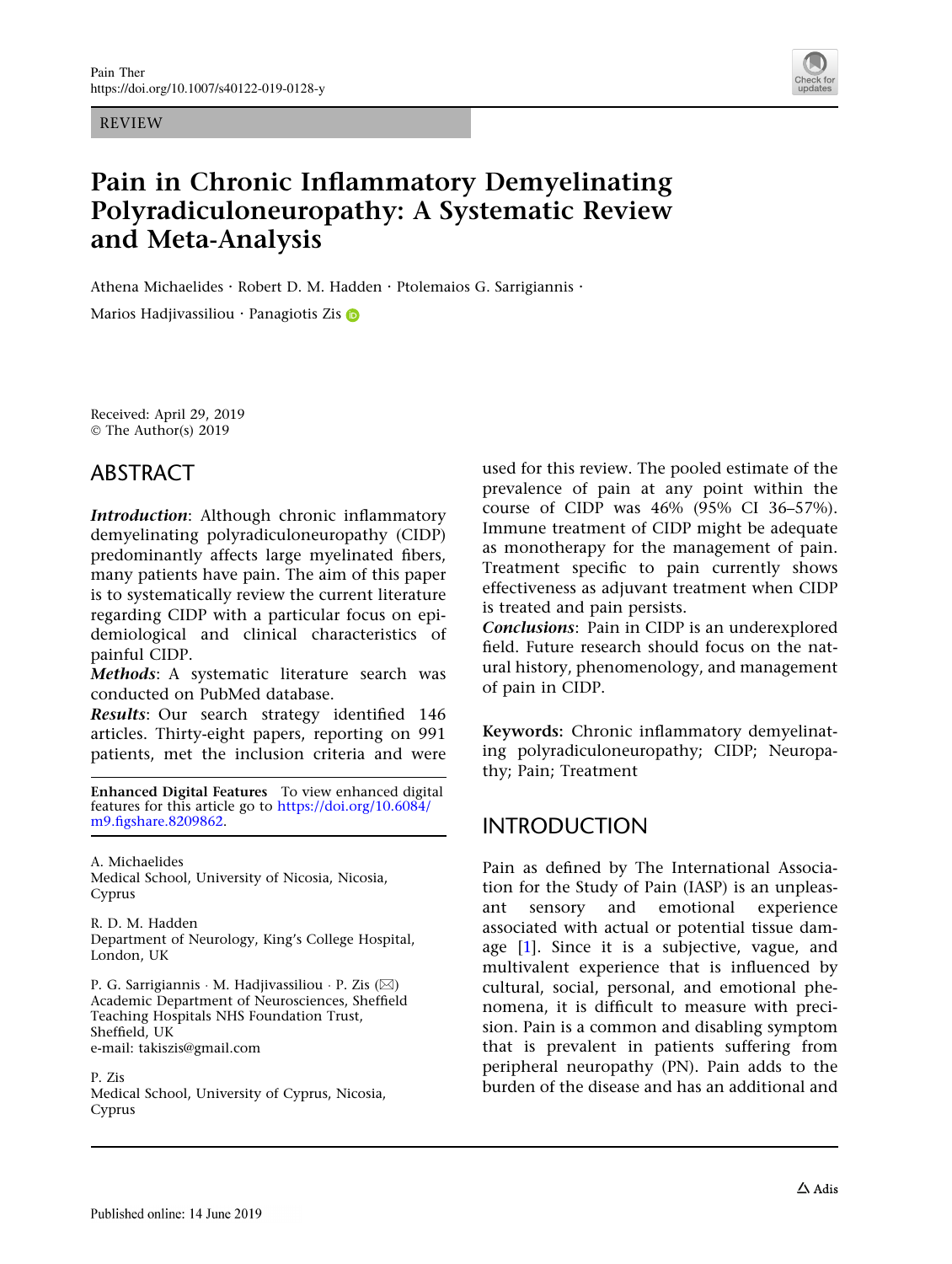significant negative impact to patients' quality of life [[2,](#page-6-0) [3\]](#page-6-0).

Contrary to the misconception that painful PN is secondary to diabetes or pre-diabetes, peripheral neuropathic pain (PNP) is also prevalent in cryptogenic or chronic idiopathic axonal polyneuropathy (CIAP) [\[4](#page-6-0)] and PN of other etiologies, including alcohol-induced [\[5](#page-6-0)], platin-induced [[6\]](#page-6-0), related to gluten sensitivity [\[7\]](#page-6-0), related to Parkinson's disease [\[8–10](#page-6-0)], and paraneoplastic [[11](#page-6-0), [12\]](#page-6-0). PNP can be present in acute and subacute immune-mediated neuropathies. The most common acute neuropathy presenting with pain is Guillain-Barré syndrome (GBS) with an estimated pain prevalence of 35% [[13](#page-6-0)].

Chronic inflammatory demyelinating polyradiculoneuropathy (CIDP) is a chronic neuropathy of supposed immune origin [[14](#page-6-0)]. The classic presentation of CIDP includes sensory and motor impairment in the distal and proximal segments of all limbs evolving over more than 8 weeks.

The aim of this paper is to systematically review the current literature in order to establish the prevalence of pain in CIDP and describe its phenomenology and its response to treatment.

### **METHODS**

### Literature Search Strategy

A systematic computer-based literature search was conducted on the PubMed database on May 23, 2019. For the search, two Medical Subject Headings (MeSH) were used in either the abstract or the title. The search was conducted as Term A and Term B. Term A was ''chronic acquired demyelinating'' or ''chronic inflammatory demyelinating'' or ''chronic idiopathic demyelinating" or "CIDP" and Term C was "pain" or "painful". The search was conducted as ''Term A'' and ''Term B''. Articles were limited to the human species, English language, and full text availability.

The reference lists of the identified articles were scanned for further papers, which may fall within the scope of this review and were included where appropriate.

#### Inclusion and Exclusion Criteria

To be included, the articles had to meet the following criteria:

- 1. Be single case reports, case series, prospective or retrospective cohort studies, or clinical trials of patients with a confirmed diagnosis of classic CIDP or any of the following variants:
	- (a) Distal acquired demyelinating symmetric (DADS) neuropathy.
	- (b) Multifocal demyelinating sensory and motor (MADSAM) neuropathy or chronic multifocal demyelinating neuropathy or Lewis–Sumner syndrome (LSS).
	- (c) CIDP with focal presentation.
	- (d) Pure sensory CIDP or chronic sensory demyelinating neuropathy (CSDN) or chronic immune sensory polyradiculopathy (CISP).
	- (e) Pure motor CIDP.
- 2. Pain presumed to be caused by the CIDP itself, with no evidence of alternative cause for the pain.
- 3. Involve human adult subjects.

Papers were excluded when they were:

- 1. Book chapters, reviews, letters to the editor, and editorials.
- 2. Papers referring to neuropathies that present like CIDP but did not meet the electrodiagnostic criteria for CIDP according to the European Federation of Neurological Societies/Peripheral Nerve Societies (EFNS/ PNS) criteria, or the American Academy of Neurology (AAN) Ad Hoc Subcommittee Electrodiagnostic Criteria for chronic inflammatory demyelinating polyneuropathy.
- 3. Papers in which insufficient clinical information about pain was provided (e.g., economic studies, histopathological studies, etc.)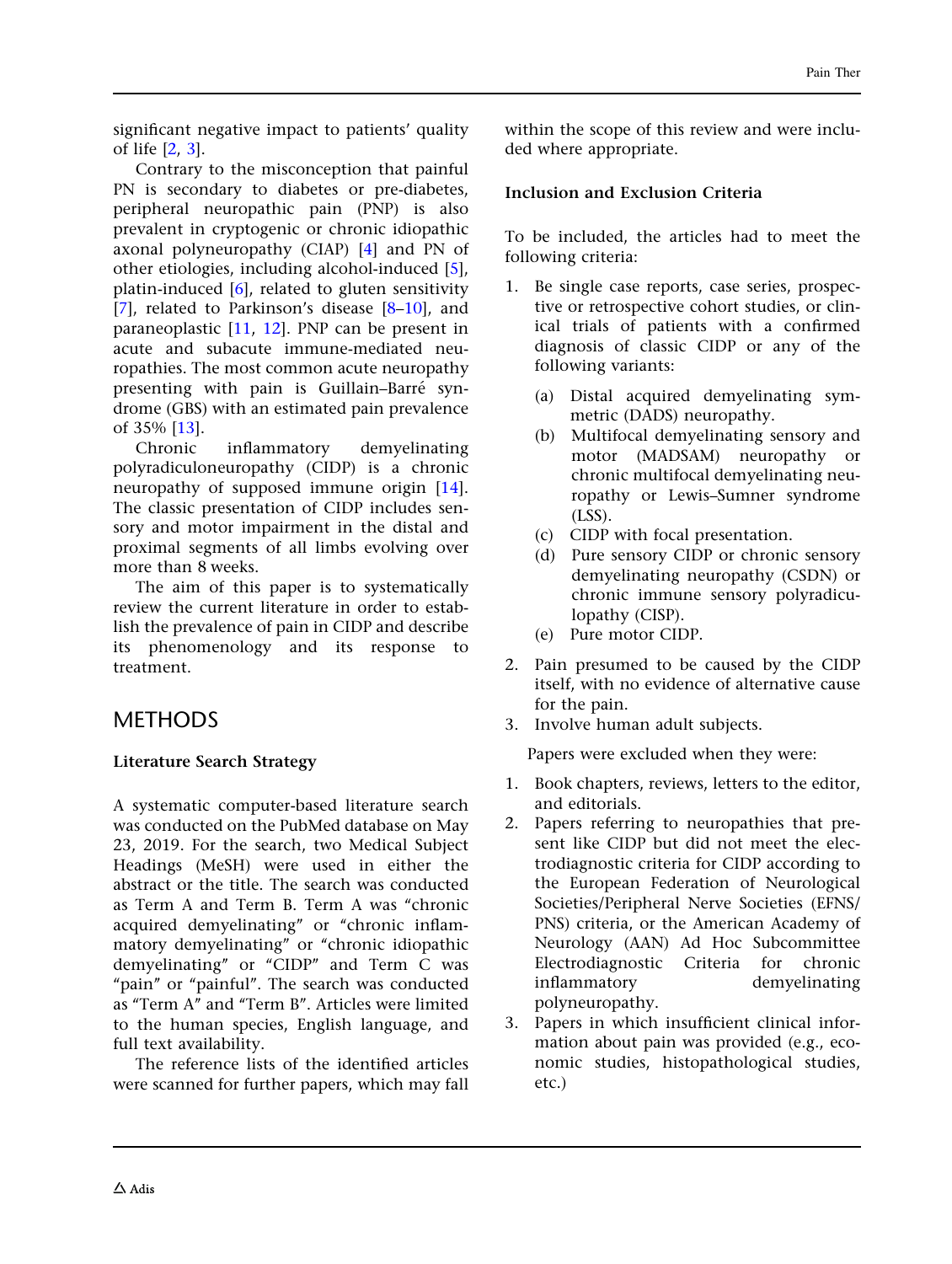#### Data Extraction

Data were extracted from each study using a structured framework on Microsoft Excel. This included the article title, type of study, year of publication, country, number of subjects, gender, age, type of CIDP, pain characteristics, treatment type, and treatment effectiveness.

#### Statistical Analyses

A database was developed using the IBM SPSS Statistics (version 25.0 for Mac). Frequencies and descriptive statistics were calculated for each variable.

Meta-analysis of the pooled proportions was conducted in R language [[15](#page-6-0)] using the default settings of the 'metaprop' package. The outcome of interest was the proportion of CIDP patients experiencing pain. Data were analyzed using a random effects model.

#### Compliance with Ethics Guidelines

This paper is based on studies that were previously conducted. It does not involve any new studies of or experimentation on human or animal subjects by the aforementioned authors.

### RESULTS

### Search Results

The search strategy resulted in the identification of 146 papers. After the eligibility assessment, 129 papers were excluded. A total of 17 papers met the inclusion criteria and were included. After scanning the reference lists of the included papers, another 21 papers were identified that were deemed eligible and were included in the review. This gave a total of 38 papers that were published between 1982 and 2019 [16-[53\]](#page-8-0). Figure 1 illustrates the study selection process.



Fig. 1 PRISMA chart

### Patient Characteristics

In total, the included papers reported on 991 patients with a confirmed diagnosis of CIDP (62% males, mean age, 49.6 years) according to the EFNS/PNS or AAN criteria. Of all patients, 755 had typical CIDP (76%) and 236 had variants (24%). Amongst those with CIDP variants, 53 (23%) had a pure motor type, 99 (42%) had a pure sensory type, 12 (5%) had focal CIDP, 12 (5%) had DADS, and 60 (25%) had the LSS/ MADSAM variant. The mean duration of disease was 2.6 years. When reported, the course of the disease was classified as relapsing–remitting in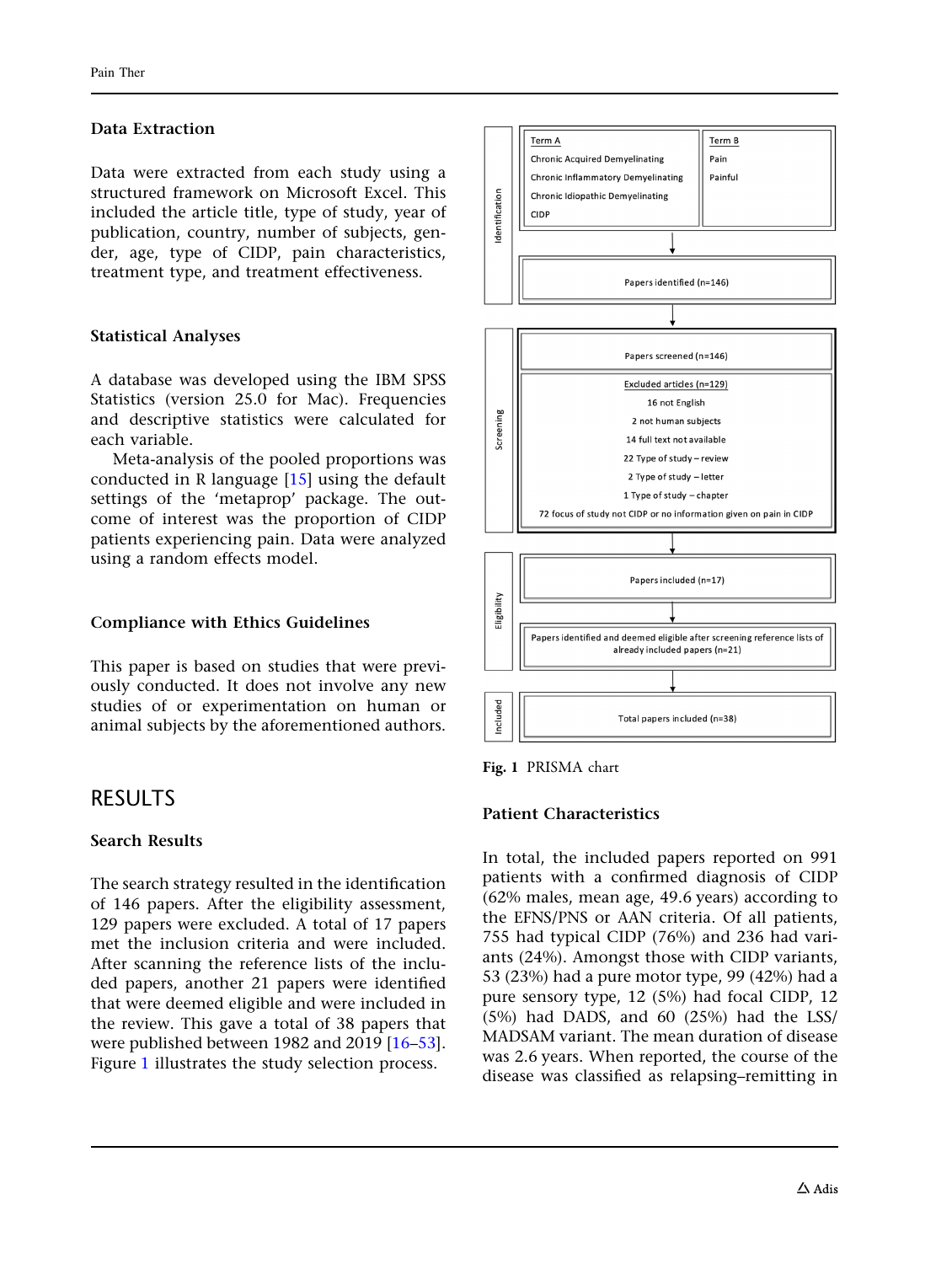| Parameter                                             | Value                       |
|-------------------------------------------------------|-----------------------------|
| Number of papers*                                     | 38                          |
| Type of paper                                         |                             |
| Case series/cohort study                              | 28                          |
| Single case report                                    | 8                           |
| Case-controlled study                                 | 2                           |
| Total number of unique patients                       | 991                         |
| CIDP type                                             |                             |
| Typical (%)                                           | 755 (76)                    |
| Pure motor $(\%)$                                     | 53 $(5)$                    |
| Pure sensory $(\%)$                                   | 99 (10)                     |
| MADSAM/LSS (%)                                        | 60(6)                       |
| DADS $(\%)$                                           | 12(1)                       |
| Focal $(\%)$                                          | 12(1)                       |
| Mean number of patients per study 26.8 (51.7)<br>(SD) |                             |
| Male:female                                           | 3:2                         |
| Mean age, in years                                    | 49.6                        |
| Mean disease duration, in years                       | 2.6                         |
| Pain present at any point                             | 46% (95% CI<br>$36 - 57\%)$ |

Table 1 Descriptive of studies included in the review

43% of the patients, and chronic-progressive in 57%.

Table 1 summarizes the characteristics of the included papers and the patients that were studied.

#### Prevalence and Distribution of Pain

Based on the 38 papers reporting on 991 patients, the pooled estimate of the prevalence of pain at any point within the course of the disease was 46% (95% CI 36–57%). Due to a lack of specific pain figures, it was not possible to extrapolate the prevalence of pain in each CIDP variant.

For the majority of patients, the phenotype of pain was not characterized in detail. Amongst the patients for whom the phenotype of pain was described  $(n = 22)$ , 15 (68%) experienced only proximal/radicular type of neuropathic pain (including lower back pain), three (14%) experienced only distal peripheral neuropathic pain, and four (18%) a combination of proximal/radicular and distal neuropathic pain [\[18,](#page-6-0) [24–26](#page-7-0), [28–33](#page-7-0), [35](#page-7-0), [37](#page-7-0), [40,](#page-7-0) [41,](#page-7-0) [44,](#page-7-0) [45,](#page-8-0) [47](#page-8-0), [49](#page-8-0)]. None of the papers included in this review reported on a patient where pain was an isolated symptom. Pain always coexisted with other CIDP features, the most prominent being weakness (reported by 85% of painful CIDP

patients) [\[17–20](#page-6-0), [23,](#page-7-0) [24](#page-7-0), [26–31](#page-7-0), [33–35](#page-7-0), [37,](#page-7-0) [38,](#page-7-0) [40–42,](#page-7-0) [45–50,](#page-8-0) [52\]](#page-8-0) followed by numbness (reported by 75% of painful CIDP patients) [\[17,](#page-6-0) [19](#page-6-0), [21–39,](#page-7-0) [41](#page-7-0)[–50,](#page-8-0) [52](#page-8-0)].

#### Immune Treatment for CIDP and Effect on Pain

The majority of patients in the included papers received immune treatment for their CIDP (93%). The reasons for not having treatment were mainly a lack of consent to have the treatment as well as having very mild symptoms. Amongst the treated group, about twothirds were on monotherapy and one-third on combined therapy. Monotherapy patients used intravenous immunoglobulins (IVIG) more often (71%), followed by intravenous or oral steroids (26%) and plasma exchange (3%).

No robust data regarding the effect of treatment for pain in CIDP were available. The effectiveness of CIDP treatment in pain was clearly reported only in 46 patients [\[17–19](#page-6-0), [23–26](#page-7-0), [28,](#page-7-0) [30–35](#page-7-0), [37,](#page-7-0) [41](#page-7-0)[–45,](#page-8-0) [47–49\]](#page-8-0). Of those, in 41 patients (89%), treatment for CIDP had reduced pain. Amongst these patients, 17 were in response to monotherapy (ten received steroids and seven received IVIG) and 24 to combined therapy.

#### Treatment for Pain in the Context of CIPD

Limited information is available about management specific to pain. Of the 38 included papers, only in four papers the pain course and treatment were described [[17](#page-6-0), [24](#page-7-0), [43,](#page-7-0) [48](#page-8-0)].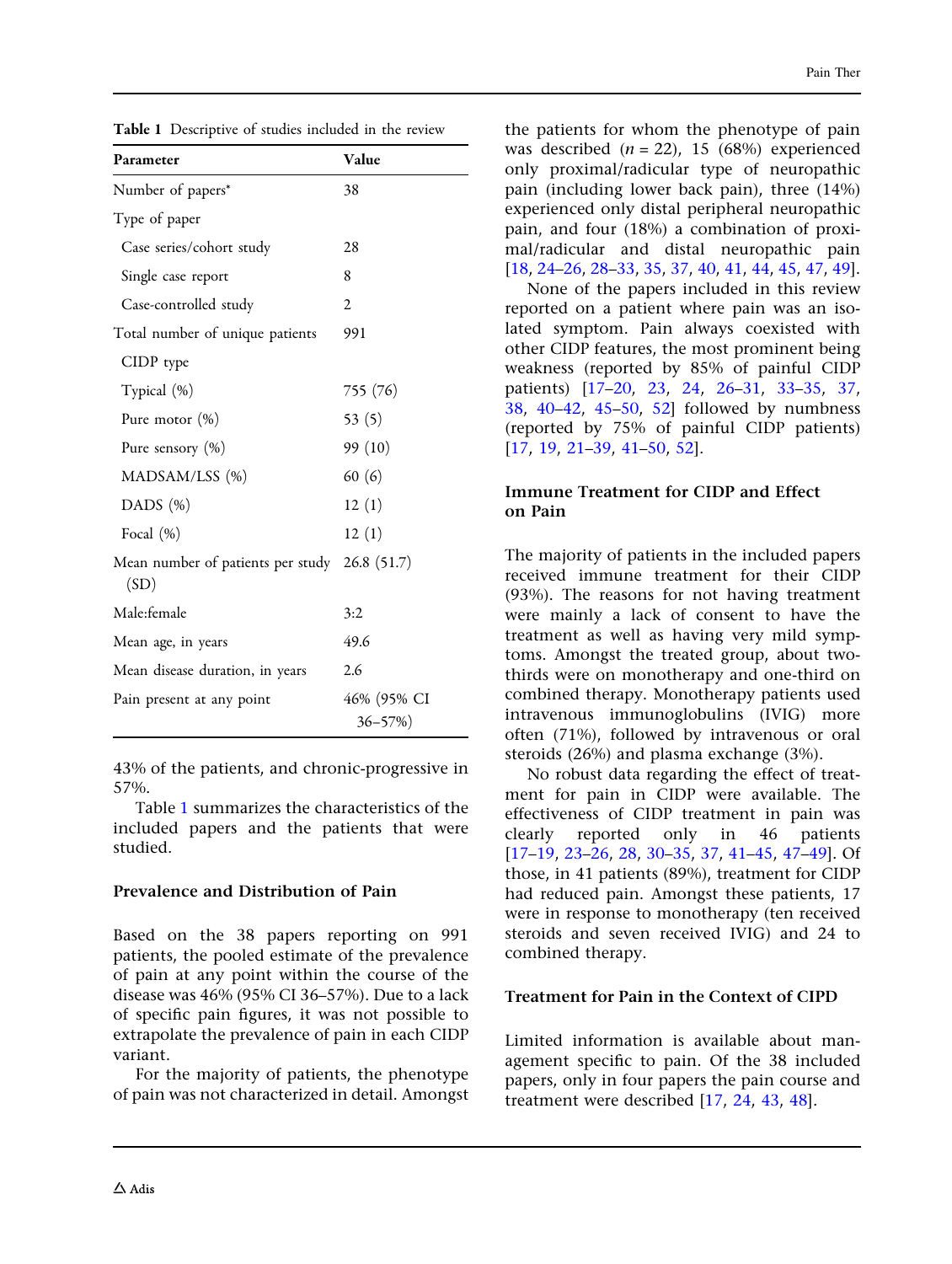Boukhris et al. described pain presentation and management in five patients with CIDP [\[24](#page-7-0)]; a 74-year-old female with radicular pain in the lower limbs was treated with gabapentin, amitriptyline, carbamazepine, ketamine, and IV corticosteroids but had no response; a 75-year-old female with radicular pain showed no improvement after receiving gabapentin and amitriptyline but was treated successfully with high-dose IV methylprednisolone; a 71-year-old female with distal neuropathic pain in the lower limbs received only symptomatic treatment with amitriptyline to which she showed modest improvement; a 76-year-old male with radicular pain was given clonazepam with no improvement but showed marked response after IVIg; a 56-year-old male with distal neuropathic pain in the lower limbs was treated with amitriptyline, gabapentin, carbamazepine, lamotrigine, sodium valproate, and morphine sulfate with no effect, but improved after oral steroids [[24\]](#page-7-0).

Oh et al. described three patients that all had a diagnosis of painful CIDP presenting as a pure sensory neuropathy: in one patient, pain was effectively managed with opioids whereas in the other two, pain was effectively managed with a combination of opioids and amitriptyline [[43\]](#page-7-0).

Liewluck et al. described two patients with painful DADS neuropathy: a 35-year-old female who was initially put on IV methylprednisolone and opioids and only after duloxetine was added the pain improved; and a 58-year-old female who reported pain relief after being initially on IV methylprednisolone and opioids and subsequently on a combination of gabapentin and amitriptyline [\[17\]](#page-6-0).

Shah et al. described a middle-aged male patient who had suffered from sensory CIDP for over 20 years who was stable on oral steroids and methotrexate. His pain was successfully treated with gabapentin [\[48\]](#page-8-0).

From these papers, it is clear that patients with peripheral neuropathic pain, because of undiagnosed and untreated CIDP, did find symptomatic relief when they were diagnosed and subsequently treated for CIDP. In the majority of cases, use of medication specific to neuropathic pain was effective only as adjuvant

to immunotherapy when residual neuropathic pain was present.

It is important to highlight that no randomized controlled trials for the management of pain in CIDP have been conducted to date. Therefore, the evidence for the management of pain in CIDP is still weak, as only case series and case reports are currently available.

#### Natural History of Pain in CIDP

Bjelica et al. reported details of the natural history of pain in 74 patients with CIDP over a period of 12 months, diagnosed based on the IASP criteria and confirmed with the painDE-TECT questionnaire [\[54\]](#page-8-0). The mean disease duration at baseline was 7 years.

At baseline, 14 patients were pain-free being on treatment for pain (eight on pregabalin, four on gabapentin, and two on amitriptyline), five patients were in pain despite being on treatment (all receiving pregabalin), eight patients were in pain but not on treatment, and 47 were pain free [[53](#page-8-0)].

All 47 patients that were pain and medication-free at baseline, remained pain-free at follow-up but four (9%) had to start taking antineuralgics.

The majority of patients (93%,  $n = 14$ ) that were pain-free but on medication at baseline remained pain-free at follow-up. Of those, five (38%) managed to discontinue their anti-neuralgics without developing pain, whereas eight (62%) continued to receive the same monotherapy.

Three out of five patients that were in pain despite being on pregabalin were pain-free at follow-up and managed to discontinue their anti-neuralgics. In one patient, pain persisted but was of less intensity, whereas in another patient, pain persisted despite switching pregabalin to gabapentin.

Four out of eight patients that were in pain but not on medication at baseline were pain and medication-free at follow-up. The other four patients were pain-free at follow-up—two being on pregabalin, and two on a pregabalin and amitriptyline combination.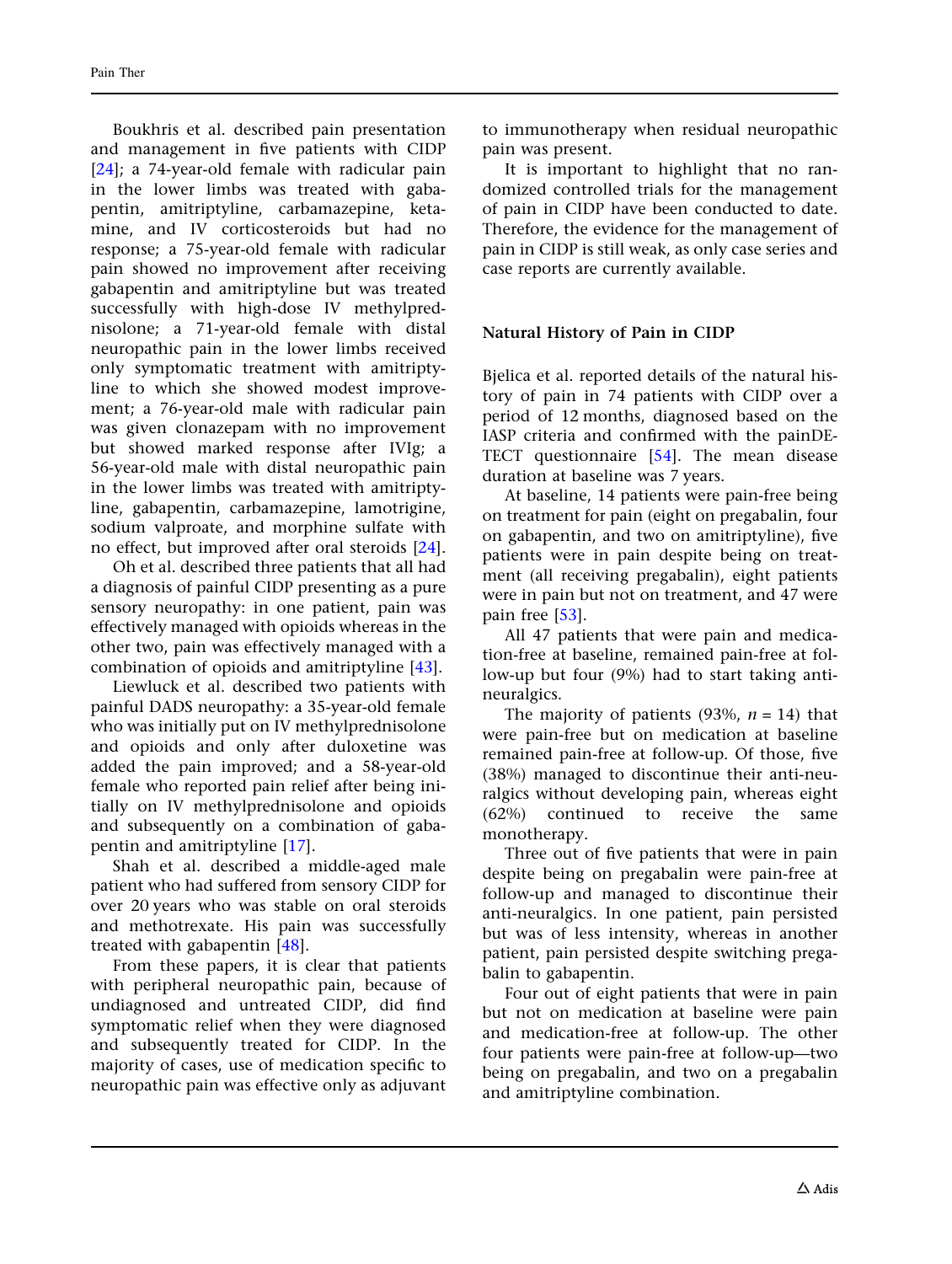## CONCLUSIONS

This systematic review indicates the following key points:

- 1. Neuropathic pain is a common symptom in patients with CIDP.
- 2. Although pain can be within the first manifestations of CIDP, it is almost always accompanied by other symptoms, especially weakness.
- 3. Despite the high prevalence of pain, data of the natural history and phenomenology of pain in the context of CIDP are lacking. Future studies should focus on describing the intensity and characteristics of pain in CIDP using measures such as the visual analogue scale (VAS), the DN4 questionnaire [\[55\]](#page-8-0), or the painDETECT questionnaire [\[54\]](#page-8-0) in order to shed light on the underlying pathophysiological mechanisms.
- 4. Although CIDP is a disease of the peripheral nervous system, there have been many reports of involvement of the central nervous system too  $[56]$  $[56]$  $[56]$ . The pathogenesis of pain in patients with CIDP has not been discussed in the papers included in this review. Although the pain clearly relates to the inflammation of the peripheral nerves and the spinal roots, whether a central component is implicated in the increased perception of pain needs to be studied in the future.
- 5. Treatment of CIDP (i.e., IVIG or steroids) might be adequate as monotherapy for the management of pain. This highlights the need for a complete diagnostic work-up in all patients who present with peripheral neuropathic pain. Diagnosis of milder forms of painful CIDP with minimal motor involvement might alter the strategy in the management of pain.
- 6. Treatment specific to neuropathic pain currently shows effectiveness as adjuvant treatment when CIDP is treated and pain persists. However, this is only based on isolated cases and case series and therefore controlled studies for the management of pain in CIDP are lacking.

## **LIMITATIONS**

There was much heterogeneity between studies included in this review with regard to the authors' definitions of pain and its phenomenology. No studies identified by this review discussed the pathogenesis of pain in CIDP. Finally, a single database was utilized to conduct the literature search for this study. This may have caused some studies to be excluded. However, the authors checked the reference lists of every included study to identify additional seminal publications.

### ACKNOWLEDGEMENTS

Funding. No funding or sponsorship was received for this study or publication of this article.

Authorship. All named authors meet the International Committee of Medical Journal Editors (ICMJE) criteria for authorship for this article, take responsibility for the integrity of the work as a whole, and have given their approval for this version to be published.

Disclosures. Robert D. M. Hadden has received personal and departmental payments from CSL Behring and Grifols. The remaining authors Athena Michaelides, Ptolemaios G. Sarrigiannis, Marios Hadjivassiliou, and Panagiotis Zis have nothing to disclose.

Compliance with Ethics Guidelines. This paper is based on studies that were previously conducted. It does not involve any new studies of or experimentation on human or animal subjects by the aforementioned authors.

Data Availability. The datasets generated and/or analyzed during the current study are available from the corresponding author on reasonable request.

Open Access. This article is distributed under the terms of the Creative Commons Attribution-NonCommercial 4.0 International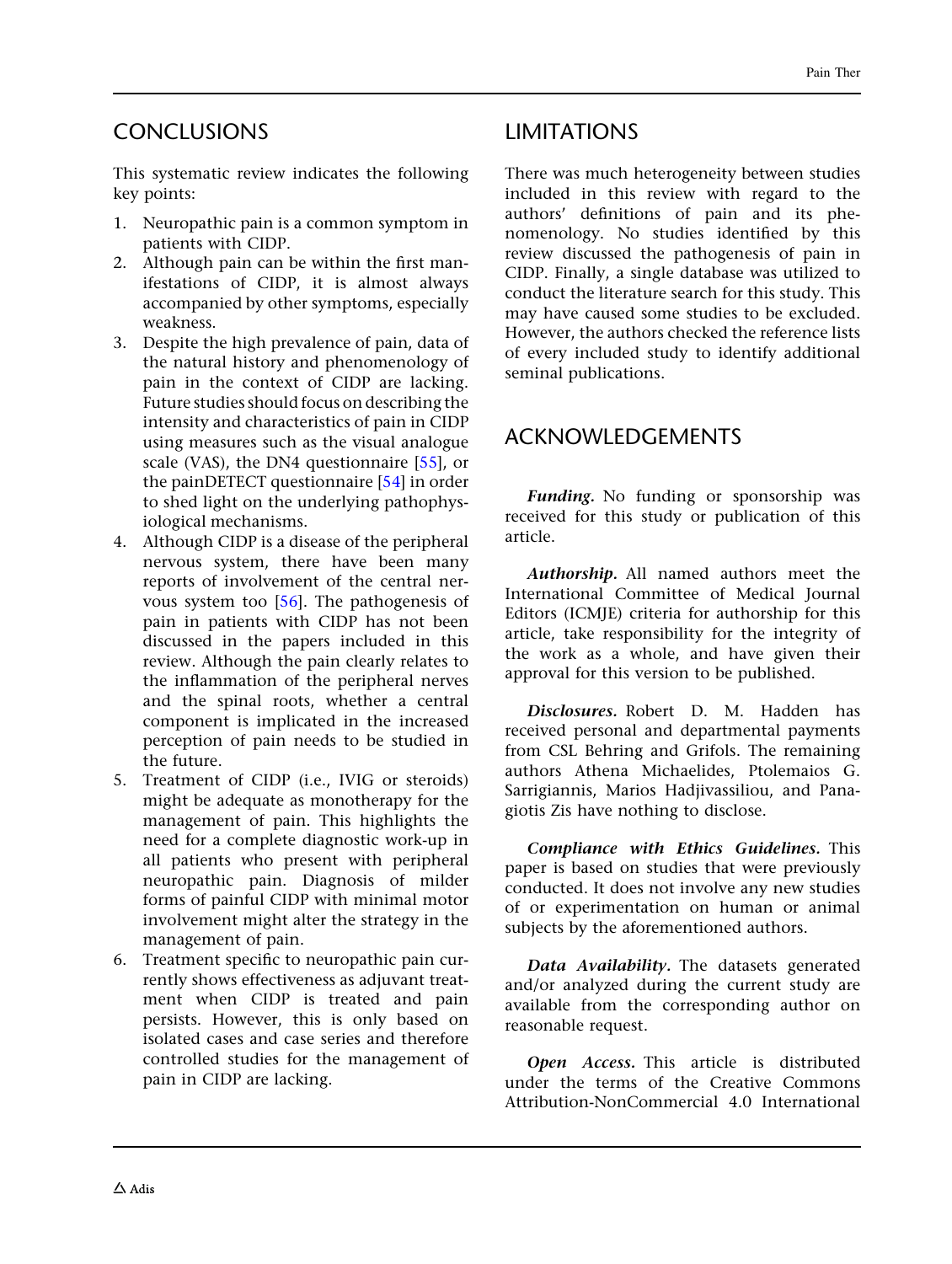<span id="page-6-0"></span>License ([http://creativecommons.org/licenses/](http://creativecommons.org/licenses/by-nc/4.0/) by- $nc/4.0$ , which permits any noncommercial use, distribution, and reproduction in any medium, provided you give appropriate credit to the original author(s) and the source, provide a link to the Creative Commons license, and indicate if changes were made.

### **REFERENCES**

- 1. IASP (International Association for the Study of Pain) Terminology. Part III: pain terms, a current list with definitions and notes on usage. Classification of chronic pain, 2nd edn. In: Merskey H, Bogduk N, editors. IASP task force on taxonomy. Seattle: IASP Press; ©1994. p. 209–214. [https://](https://www.iasp-pain.org/terminology%3fnavItemNumber%3d576#Pain) [www.iasp-pain.org/terminology?navItemNumber=](https://www.iasp-pain.org/terminology%3fnavItemNumber%3d576#Pain) [576#Pain.](https://www.iasp-pain.org/terminology%3fnavItemNumber%3d576#Pain) Accessed 11 June 2019.
- 2. Zis P, Sarrigiannis PG, Rao DG, Hadjivassiliou M. Quality of life in patients with gluten neuropathy: a case-controlled study. Nutrients. 2018;10(6):E662. <https://doi.org/10.3390/nu10060662>.
- 3. Zis P, Sarrigiannis PG, Rao DG, Hewamadduma C, Hadjivassiliou M. Chronic idiopathic axonal polyneuropathy: prevalence of pain and impact on quality of life. Brain Behav. 2019;9(1):e01171. <https://doi.org/10.1002/brb3.1171>.
- 4. Zis P, Sarrigiannis PG, Rao DG, Hewamadduma C, Hadjivassiliou M. Chronic idiopathic axonal polyneuropathy: a systematic review. J Neurol. 2016;263(10):1903–10.
- 5. Julian T, Glascow N, Syeed R, Zis P. Alcohol-related peripheral neuropathy: a systematic review and meta-analysis. J Neurol. 2018. [https://doi.org/10.](https://doi.org/10.1007/s00415-018-9123-1) [1007/s00415-018-9123-1.](https://doi.org/10.1007/s00415-018-9123-1)
- 6. Brozou V, Vadalouca A, Zis P. Pain in platin-induced neuropathies: a systematic review and metaanalysis. Pain Ther. 2018;7(1):105–19.
- 7. Zis P, Sarrigiannis PG, Rao DG, Hadjivassiliou M. Gluten neuropathy: prevalence of neuropathic pain and the role of gluten-free diet. J Neurol. 2018;265(10):2231–6.
- 8. Adewusi JK, Hadjivassiliou M, Vinagre-Aragón A, O'Connor KR, Khan A, Grünewald RA, Zis P. Peripheral neuropathic pain in idiopathic Parkinson's disease: prevalence and impact on quality of life; a case-controlled study. J Neurol Sci. 2018;15(392):3–7.
- 9. Adewusi JK, Hadjivassiliou M, Vinagre-Aragón A, O'Connor KR, Khan A, Grünewald RA, Zis P. Sensory neuropathic symptoms in idiopathic Parkinson's disease: prevalence and impact on quality of life. Acta Neurol Belg. 2018;118(3):445–50.
- 10. Zis P, Grünewald RA, Chaudhuri RK, Hadjivassiliou M. Peripheral neuropathy in idiopathic Parkinson's disease: a systematic review. J Neurol Sci. 2017;15(378):204–9.
- 11. Zis P, Paladini A, Piroli A, McHugh PC, Varrassi G, Hadjivassiliou M. Pain as a first manifestation of paraneoplastic neuropathies: a systematic review and meta-analysis. Pain Ther. 2017;6(2):143–51.
- 12. Zis P, Varrassi G. Painful peripheral neuropathy and cancer. Pain Ther. 2017;6(2):115–6.
- 13. Artemiadis AK, Zis P. Neuropathic pain in acute and subacute neuropathies: a systematic review. Pain Physician. 2018;21(2):111–20.
- 14. Vallat JM, Sommer C, Magy L. Chronic inflammatory demyelinating polyradiculoneuropathy: diagnostic and therapeutic challenges for a<br>treatable condition. Lancet Neurol. condition. Lancet 2010;9(4):402–12.
- 15. R Core Team (2013). R: A language and environment for statistical computing. Vienna: R Foundation for Statistical Computing. [http://www.R](http://www.R-project.org/)[project.org/](http://www.R-project.org/). Accessed 11 June 2019.
- 16. Kacar A, Bjelica B, Bozovic I, Peric S, Nikolic A, Cobeljic M, et al. Neuromuscular disease-specific questionnaire to assess quality of life in patients with chronic inflammatory demyelinating polyradiculoneuropathy. J Peripher Nerv Syst.  $2018;23(1):11-6.$
- 17. Liewluck T, Engelstad JK, Mauermann ML. Immunotherapy-responsive allodynia due to distal acquired demyelinating symmetric (DADS) neuropathy. Muscle Nerve. 2016;54(5):973–7.
- 18. Bäumer D, Grant DJ, Knight R, Buckley C, Bennett D, Rinaldi S. CIDP presenting as recurrent severe back pain without weakness or sensory loss. Pract Neurol. 2016;16(6):488–92.
- 19. Lin K-Y, Wang I-H, Jou J-R, Chu H-J, Wei W, Lee S-H. Bilateral optic neuritis related to chronic inflammatory demyelinating polyneuropathy. Taiwan J Ophthalmol [Internet]. 2015;5(1):40–3.
- 20. Kuitwaard K, Hahn AF, Vermeulen M, Venance SL, Van Doorn PA. Intravenous immunoglobulin response in treatment-naïve chronic inflammatory demyelinating polyradiculoneuropathy. J Neurol Neurosurg Psychiatry. 2015;86(12):1331–6.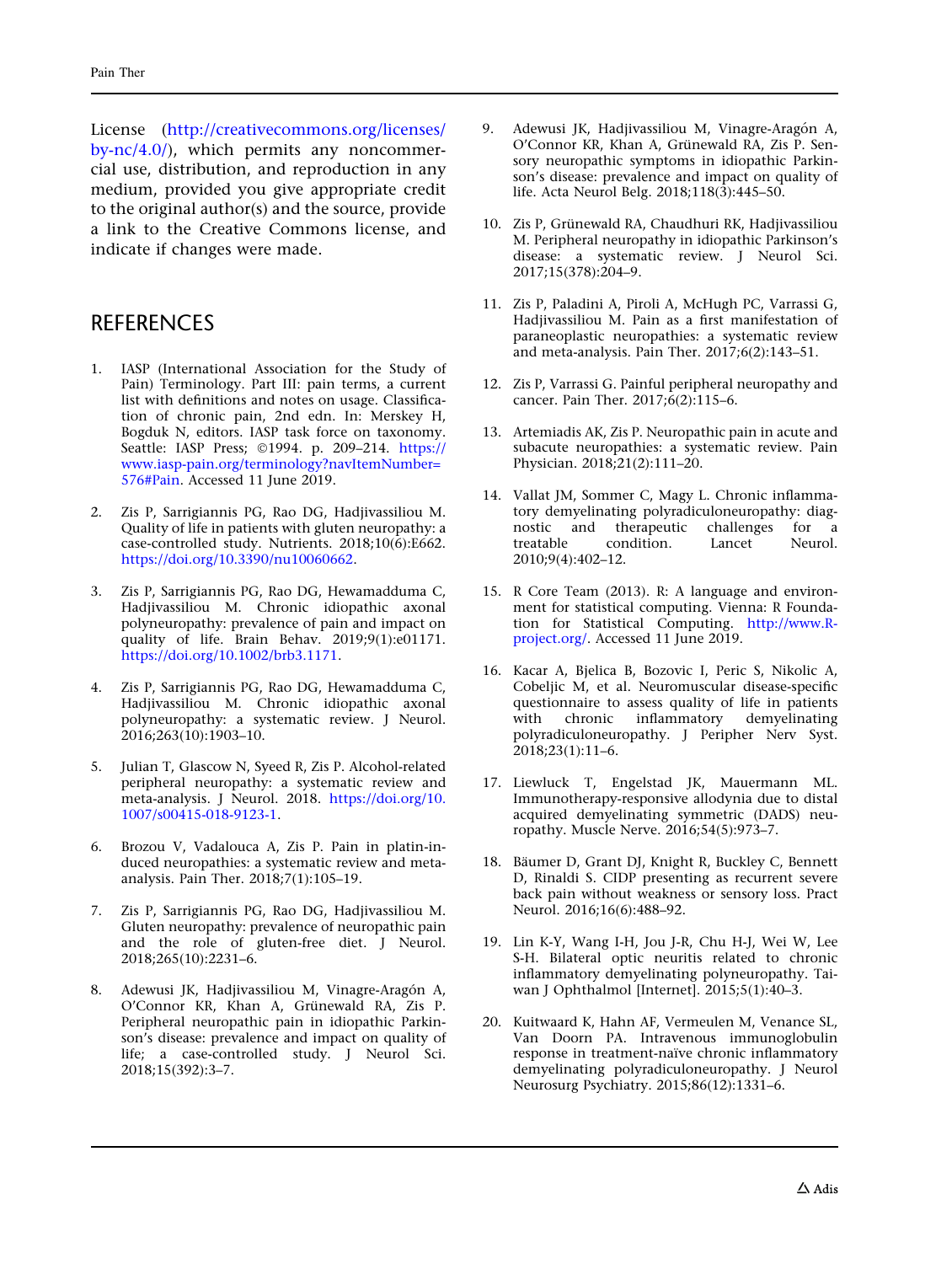- <span id="page-7-0"></span>21. dos Santos PL, Barreira AA, de Almeida-Ribeiro GAN, Marques Junior W, Silva DMD. Chronic inflammatory demyelinating polyneuropathy: quality of life, sociodemographic profile and physical complaints. Arq Neuropsiquiatr. 2014;72(3):179–83.
- 22. Nasu S, Misawa S, Sekiguchi Y, Shibuya K, Kanai K, Fujimaki Y, et al. Different neurological and physiological profiles in POEMS syndrome and chronic inflammatory demyelinating polyneuropathy. J Neurol Neurosurg Psychiatry. 2012;83(5):476–9.
- 23. Rajabally YA, Chavada G. Lewis-Sumner syndrome of pure upper-limb onset: diagnostic, prognostic, and therapeutic features. Muscle Nerve. 2009;39(2):206–20.
- 24. Boukhris S, Magy L, Khalil M, Sindou P, Vallat JM. Pain as the presenting symptom of chronic inflammatory demyelinating polyradiculoneuropathy (CIDP). J Neurol Sci. 2007;254(1–2):33–8.
- 25. Boukhris S, Magy L, Gallouedec G, Khalil M, Couratier P, Gil J, et al. Fatigue as the main presenting symptom of chronic inflammatory demyelinating polyradiculoneuropathy: a study of 11 cases. J Peripher Nerv Syst. 2005;10(3):329–37.
- 26. Pytel P, Rezania K, Soliven B, Frank J, Wollmann R. Chronic inflammatory demyelinating polyradiculoneuropathy (CIDP) with hypertrophic spinal radiculopathy mimicking neurofibromatosis. Acta Neuropathol [Internet]. 2003;105(2):185–8.
- 27. Gorson Chaudhry V. Polyneuropathy chronic inflammatory demyelinating. Curr Treat Options Neurol. 1999;1(3):251–62.
- 28. Lewis RA, Sumner AJ, Brown MJ, Asbury AK. Multifocal demyelinating neuropathy with persistent conduction block. Neurology. 1982;32(9):958–64.
- 29. Gorson K, Ropper AH, Weinberg DH. Upper limb predominant, multifocal chronic inflammatory. Muscle Nerve. 1999;22(6):758–65.
- 30. Franssen H, Van den Berg LH, Van den Berg-Vos RM, Oh SJ, Wokke JHJ. Multifocal inflammatory demyelinating neuropathy: a distinct clinical entity? Neurology. 2012;55(5):735–42.
- 31. Misra VP, Walker RWH. Acute-onset painful upper limb multifocal demyelinating motor neuropathy. J Neurol. 2000;247(12):949–54.
- 32. Viala K, Renié L, Maisonobe T, Béhin A, Neil J, Léger JM, et al. Follow-up study and response to treatment in 23 patients with Lewis–Sumner syndrome. Brain. 2004;127(9):2010–7.
- 33. de Freitas MRG, Nascimento OJM, Domingues RC, Soares CN, Brito AR. Chronic inflammatory

demyelinating polyradiculoneuropathy: two cases with cervical spinal cord compression. Arq Neuropsiquiatr. 2006;63(3a):666–9.

- 34. Tataroglu C, Ozkul A, Sair A. Chronic inflammatory demyelinating polyneuropathy and respiratory failure due to phrenic nerve involvement. Clinical neuromuscular disease. J Clin Neuromuscul Dis [Internet]. 2010;12(1):42–6.
- 35. Leitch MM, Sherman WH, Brannagan TH. Distal acquired demyelinating symmetric polyneuropathy progressing to classic chronic inflammatory demyelinating polyneuropathy and response to fludarabine and cyclophosphamide. Muscle Nerve. 2013;47(2):292–6.
- 36. Ayrignac X, Viala K, Koutlidis RM, Taïeb G, Stojkovic T, Musset L, et al. Sensory chronic inflammatory demyelinating polyneuropathy: an underrecognized entity? Muscle Nerve. 2013;48(5): 727–32.
- 37. Ram Ayyar D, Bradley WG, Rotta FT, Sussman AT, Shebert RT, Sharma KR. The spectrum of chronic inflammatory demyelinating polyneuropathy. J Neurol Sci. 2002;173(2):129–39.
- 38. Berger AR, Herskovitz S, Kaplan J. Late motor involvement in cases presenting as ''chronic sensory demyelinating polyneuropathy''. Muscle Nerve. 1995;18(4):440–4.
- 39. Dyck PJB, Spinner RJ, Klein CJ, Daube JR, Sinnreich M, Engelstad J. Chronic immune sensory polyradiculopathy: a possibly treatable sensory ataxia. Neurology. 2012;63(9):1662–9.
- 40. Li Y, Thammongkolchai T, Suhaib O, Katirji B, Termsarasab P. Chronic immune sensorimotor polyradiculopathy (CISMP): report of a case series. Muscle Nerve. 2019;59(6):658–64.
- 41. Caporale C, Staedler C, Gobbi C, Bassetti C, Uncini A. Chronic inflammatory lumbosacral polyradiculopathy: a regional variant. Muscle Nerve. 2011;44: 833–7. [https://doi.org/10.1002/mus.22165.](https://doi.org/10.1002/mus.22165)
- 42. Morrison KE, Davies PTG. Chronic inflammatory demyelinating polyneuropathy presenting with headache and papilledema. Headache. 1999;39(4): 299–300.
- 43. Oh SJ, Joy JL, Kuruoglu R. ''Chronic sensory demyelinating neuropathy'': chronic inflammatory demyelinating polyneuropathy presenting as a pure sensory neuropathy. J Neurol Neurosurg Psychiatry. 1992;55(8):677–80.
- 44. Ginsberg L, Platts AD, Thomas PK. Chronic inflammatory demyelinating polyneuropathy